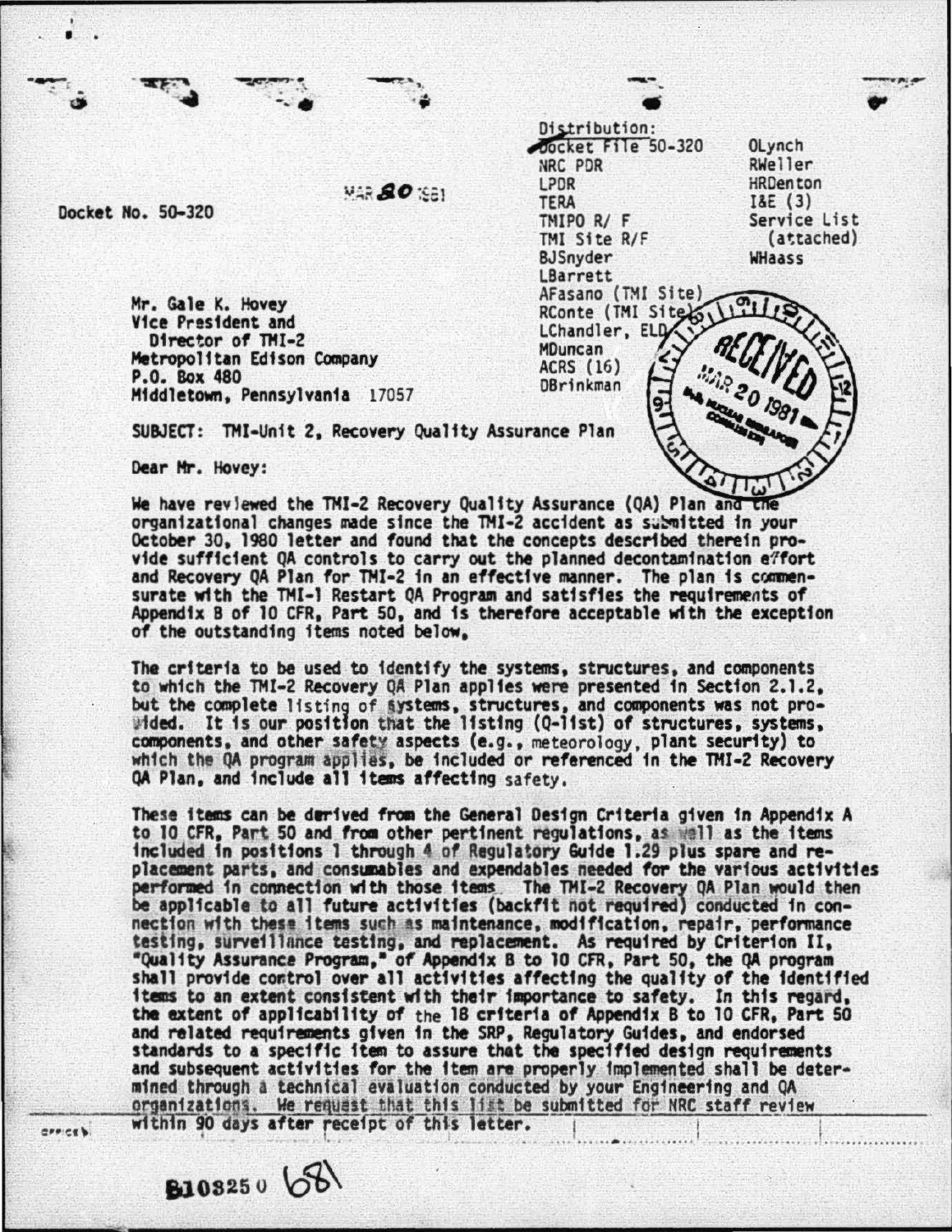## Mr. Gale K. Hovey

In Appendix C. Part 2 of the TMI-2 Recovery QA Plan, a commitment is made (with certain exceptions) to comply with Regulatory Guide 1.58, proposed Revision 1, July 1979, "Qualifications of Nuclear Power Plant Inspection, Examination, and Testing Personnel," which differs somewhat from the current<br>NRC approved issue of Regulatory Guide 1.58, Revision 1, dated September 1980. It is our position that the guidance given in the Revision 1 of this regulatory guide, noting in particular the implementation guidance, should be followed. It is also our position that you commit to implement Regulatory Guide 1.146. "Qualification of Quality Assurance Program Audit Personnel for Nuclear Power Plants", (August 1980) for the TMI-2 Recovery QA Plan.

 $-2-$ 

Accordingly, we conclude that your description of the quality assurance program<br>for the TMI-2 Recovery Phase, subject to resolution of the above outstanding items, indicates that an effective QA program in compliance with applicable NRC regulations can be established and implemented.

Sincerely.

Bernard J. Snyder, Program Director TMI Program Office Office of Nuclear Reactor Regulation

cc: See attached

| SPENTHIPORTER THIPORTER OABLDENRAL THIPORTER |         |                      |         | TMIPO: NRR.                                                                                                                                                                                                                                                                                                                                                                                                                                                                |
|----------------------------------------------|---------|----------------------|---------|----------------------------------------------------------------------------------------------------------------------------------------------------------------------------------------------------------------------------------------------------------------------------------------------------------------------------------------------------------------------------------------------------------------------------------------------------------------------------|
|                                              |         |                      |         | samy.der.                                                                                                                                                                                                                                                                                                                                                                                                                                                                  |
| 247.3/17/81                                  | 3/12/81 | .31/8/81             | 3/14/81 | 3/12/31                                                                                                                                                                                                                                                                                                                                                                                                                                                                    |
| 이 사람은 아이들에게 그 날이 많은 것을 하나를 가지 않았다니?          |         | OFFICIAL RECORD COPT |         | $\frac{1}{2} \left( \frac{1}{2} \right) \left( \frac{1}{2} \right) \left( \frac{1}{2} \right) \left( \frac{1}{2} \right) \left( \frac{1}{2} \right) \left( \frac{1}{2} \right) \left( \frac{1}{2} \right) \left( \frac{1}{2} \right) \left( \frac{1}{2} \right) \left( \frac{1}{2} \right) \left( \frac{1}{2} \right) \left( \frac{1}{2} \right) \left( \frac{1}{2} \right) \left( \frac{1}{2} \right) \left( \frac{1}{2} \right) \left( \frac{1}{2} \right) \left( \frac$ |